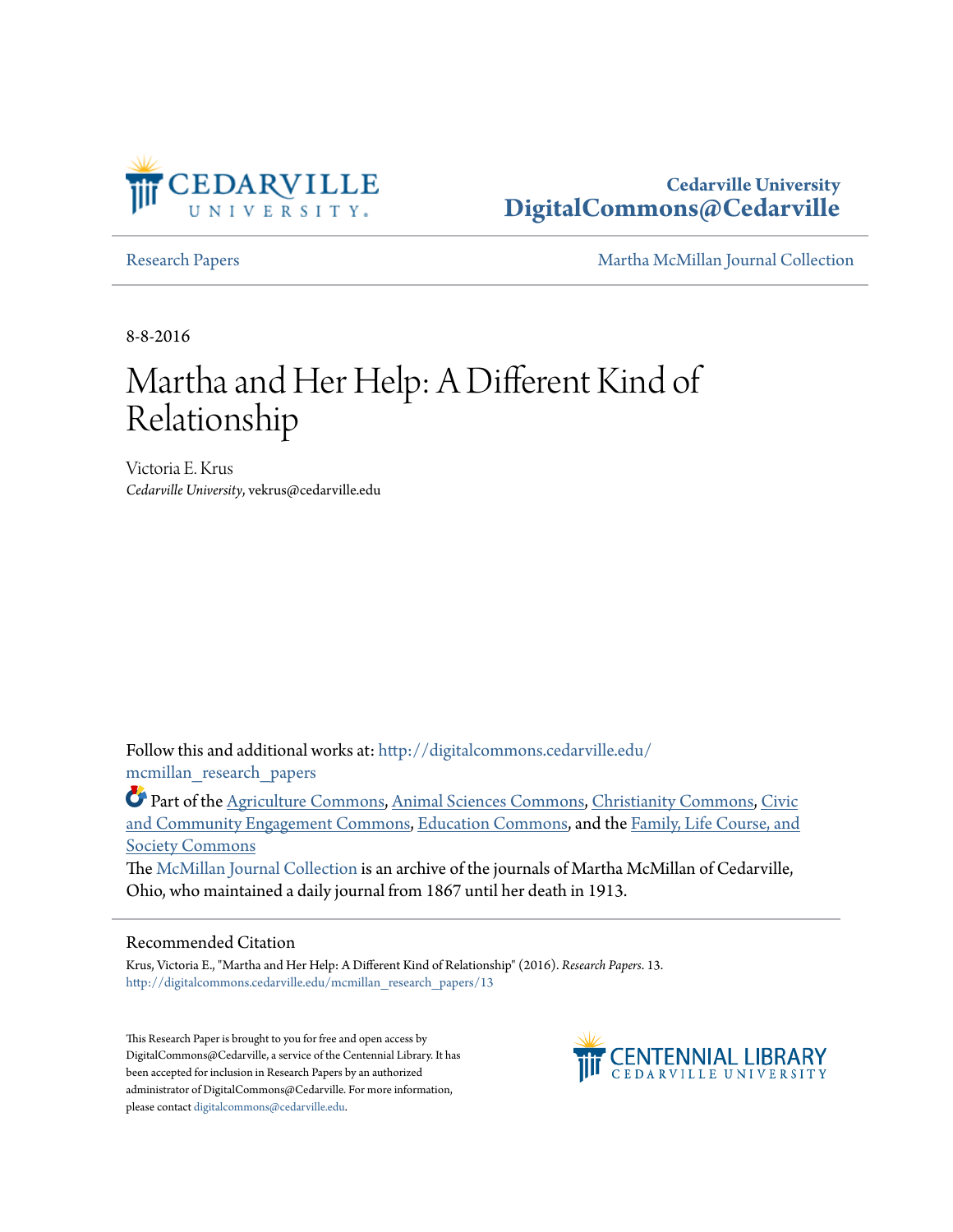Victoria Krus

Dr. Wood

LIT 4230

5 May 2016

### Martha and Her Help: A Different Kind of Relationship

In nineteenth century America, middle-class families often had domestic servants in their home. Domestic service looked different in various parts of the country and at different points in the century, but a common theme of racial tension and class struggle defined servant/employer relationships throughout the hundred year period. In Ohio, Martha McMillan recorded the events on her family's farm in a series of journals from 1867 up until her death in 1913. Thousands of pages portray the day-to-day events of a farmer's wife, her children, and her relationship with farm employees. In contrast to nineteenth-century employer/employed attitudes and practices, Martha treated her employees with respect and kindness making them a part of her family rather than a member of her workforce.

Harriet Beecher Stowe's *House and Home Papers* reflects a common attitude towards domestic help in the mid nineteenth century. During the darkest days for the Union army in the Civil War, Stowe wrote a collection of essays on different aspects of running a home that were published in the *Atlantic Monthly* (Hedrick 312). Stowe knew that essays on home would appeal to the *Atlantic Monthly* audience amidst the horrors of war (Hedrick 312-3). Stowe went by the name "Christopher Crowfield" and wrote from his perspective:

"The rise of a masculine literary establishment, intimately connected with the decline of the parlor. Meant that even parlor talk was now to be filtered through a male voice. From there it would be a small step to devaluing women's culture and women's literary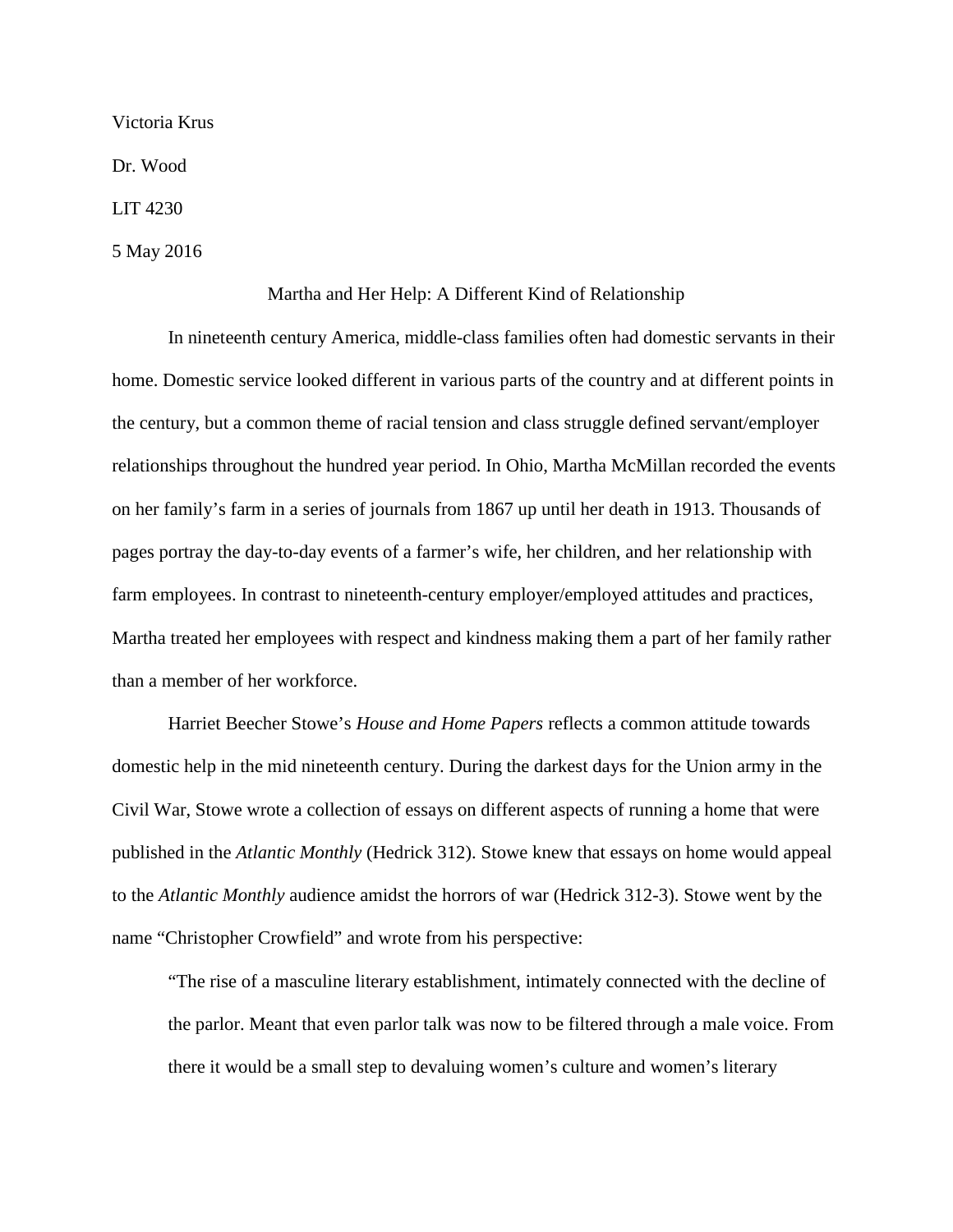achievement during what had been the formative years of American literature, 1830- 1860" (Hedrick 314).

If Stowe had published these essays under her own name, they would probably not have been published depriving future readers of her insights on a large section of the population that was virtually invisible to the public eye. As a young married woman, Martha McMillan received Stowe's collection of essays from a friend, Mary Park (Wood 1). This text would have certainly influenced the way Martha ran her home, a job she found quite overwhelming at first.

One essay featured in Stowe's collection gives instructions on servants. The piece starts with Crowfield discussing the servants with his wife and newly married daughter, Marianne. Marianne visits home upset because her cook makes sour bread (Stowe 197). Crowfield comments on how the work of servants often goes unnoticed by people in the house if they do their job well (Stowe 196-7). If the bread tastes good, the coffee is not burnt, and the table is laid properly, the servant has simply done what he or she is paid to do (Stowe 196-7). But, Crowfield remarks, one might be surprised to learn that the face behind the work is an Irish immigrant: "That sparkling jelly, well-flavored ice-creams, clear soups, and delicate biscuits could be made by a raw Irish girl, fresh from her native Erin, seemed to them a proof of the genius of the race; and my wife, who never felt it important to attain to the reputation of a cook, quietly let it pass" (Stowe 196-7). Crowfield tells Marianne that perhaps the family her cook served before never knew her bread was sour and therefore never instructed her to bake it differently (Stowe 198).

Crowfield instructs Marianne that the first job of a housekeeper in America is "that of a teacher," and Marianne must teach her cook to do things the right way (Stowe 199). Crowfield's wife agrees and adds that Marianne's "Bridget" is "worth teaching": "She is honest, wellprincipled, and tidy. She has good recommendations from excellent families, whose ideas of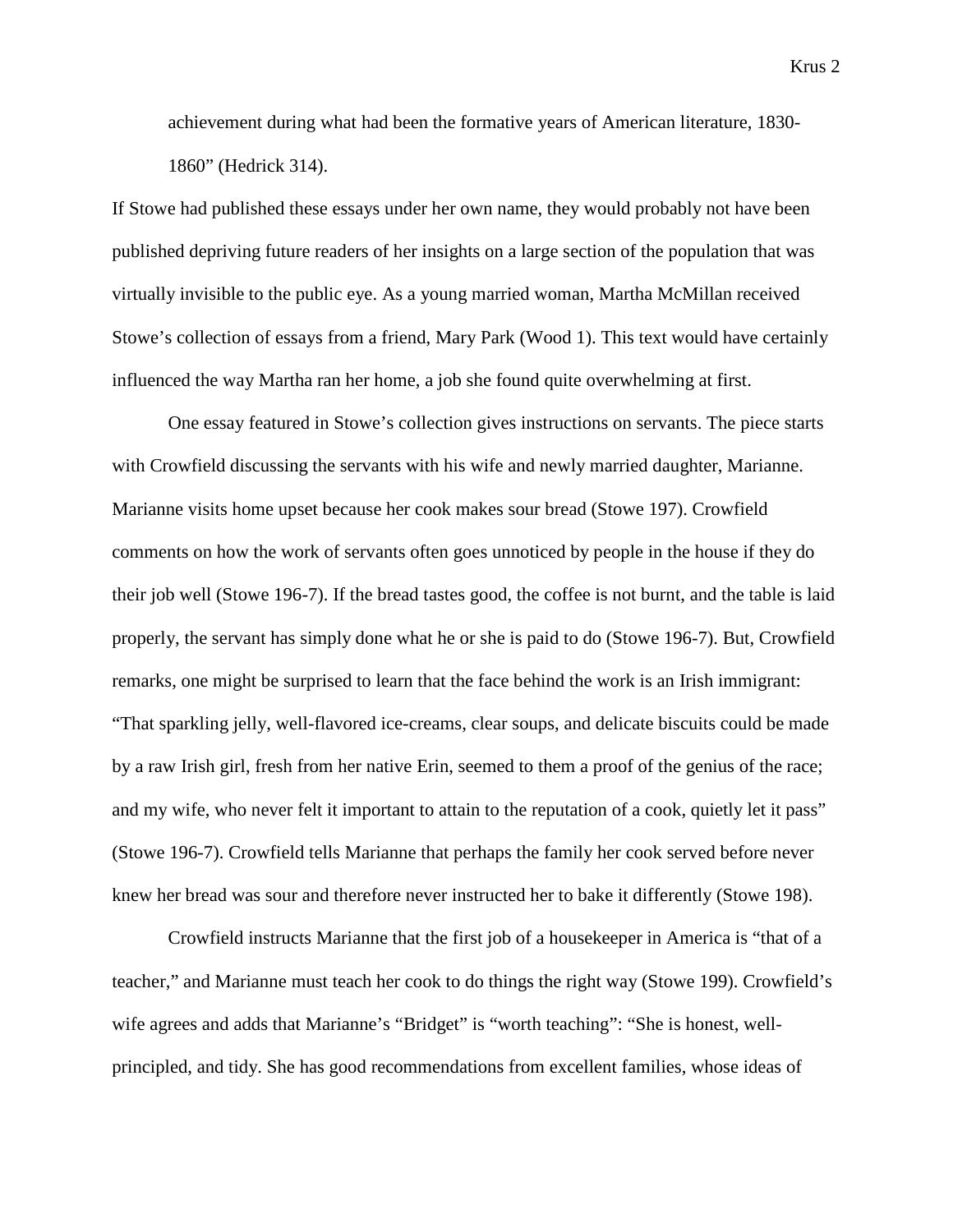good bread it appears differ from ours; and with a little good-nature, tact, and patience, she will come into your ways" (Stowe 200). Marianne replies that she did not anticipate such a simple thing becoming such an ordeal (Stowe 201). Crowfield instructs her to make the bread herself for a month and teach the cook as she makes it: "Poor as your cook is, she now knows more of her business than you do. After a very brief period of attention and experiment, you will not only know more than she does, but you will convince her that you do, which is quite as much to the purpose" (Stowe 201-2). Crowfield suggests that a reconstruction of the power structure in Marianne's home must take place; Marianne must assert herself over her cook if things are to be done correctly.

Crowfield's wife adds that good servants are taught how to be good. She says, "Good servants do not often come to us; they must be made by patience and training; and if a girl has a good disposition and a reasonable degree of handiness, and the housekeeper understands her profession, she may make a good servant out of an indifferent one" (Stowe 202). Crowfield's wife believes that most problems in American homes can be fixed with well-taught servants (Stowe 206). This portion of Stowe's essay reflects nineteenth-century class hierarchies because employers required their servants to do things the way they wanted them to be done.

The rest of Stowe's essay takes on a more formal tone and recounts details of domestic servitude in American homes and retains Crowfield's voice. Though England and America had been separated for decades, influences from England's feudal system still pervaded domestic service in America, and the attitudes from Southern states often drifted to their Northern neighbors (Stowe 207). In early America, girls often worked as domestic servants, but eventually they stopped because they felt the work was too demeaning. When they moved to the factories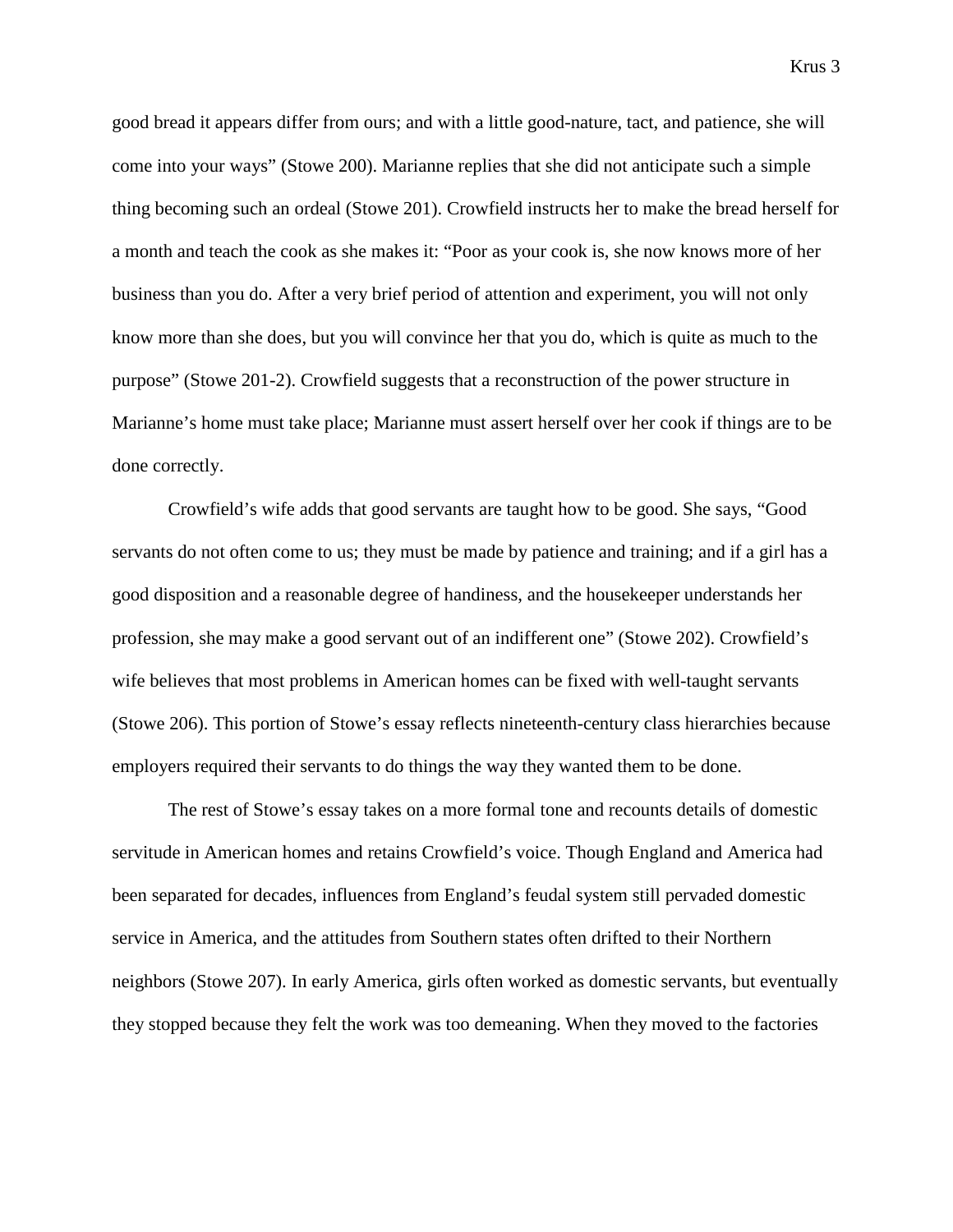and other places of employment, "foreigners" took their place as domestic servants (Stowe 208- 10). Crowfield writes,

"From this cause domestic service in America has had less of mutual kindliness than in old countries. Its terms have been so ill understood and defined that both parties have assumed the defensive; and a common topic of conversation in American female society has often been the general servile war which in one form or another was going on in their different families,—a war as interminable as would be a struggle between aristocracy and common people, undefined by any bill of rights or constitution, and therefore opening fields for endless disputes" (Stowe 210-1).

While in England, a class system was in place and domestic servants knew they could not rise above their class, America had opportunities for even the lowest of servants. Stowe characterized the class system in England as one that allowed for more civilized relationships between servant and master. She argues that employers/employees acted kindly towards one another because the servants knew that they had no other option but to be servants somewhere else (Stowe 211). In America, there was no class system to hold people back, and domestic servants wanted to do more than serve for their whole life: "[Domestic service] is universally an expedient, a steppingstone to something higher; your best servants always have something else in view as soon as they have laid by a little money; some form of independence which shall give them a home of their own is constantly in mind" (Stowe 212). Without a class system and with dreams of a comfortable lifestyle, finding good domestic servants in America grew increasingly difficult.

Nobody wanted to put himself or herself under someone's rule in someone else's home. Domestic servants did not feel like they were contributing to anything great or worthwhile (Stowe 213). Employers of domestic servants often felt superior to their workers and expressed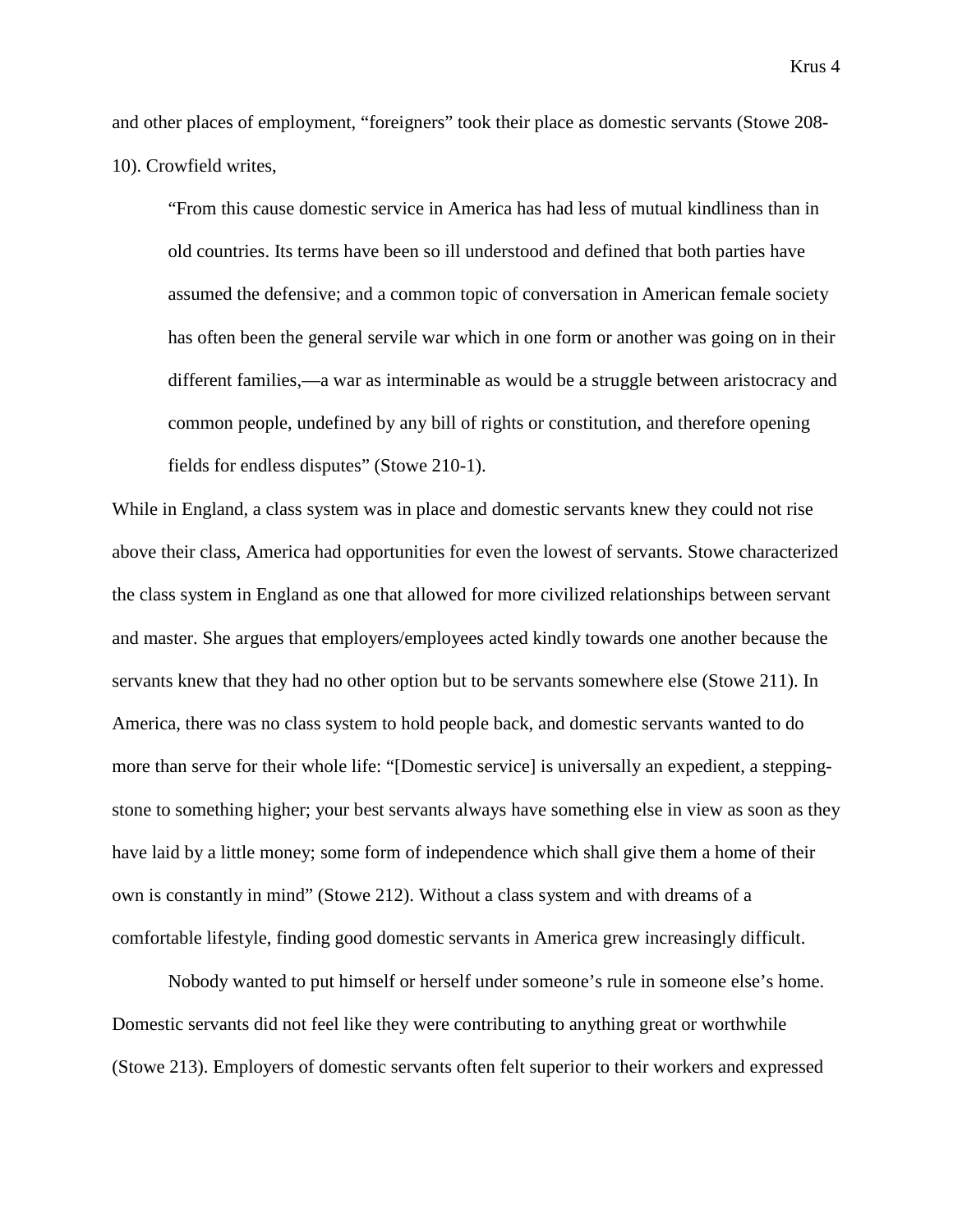their superiority by trying to get the most out of their domestic help for the lowest price (Stowe 213). Crowfield notes, "Other families, more good-natured and liberal, provide their domestic with more suitable accommodations, and are more indulgent; but there is still a latent spirit of something like contempt for the position" (Stowe 213). After summarizing the problems with domestic service in America, Crowfield offers some advice.

Crowfield provides insights on how to properly treat a domestic servant throughout the rest of the essay. First, he instructs that masters and mistresses should not hold their servants accountable for anything they are not contracted to do. If the family often hosts parties late at night, the servants should be made aware of this before they are hired: "It is much better to regulate such affairs by cool contract in the outset than by warm altercations and protracted domestic battle" (Stowe 215). Second, Crowfield warns people not to treat their domestic servants as "pets" but rather as people (Stowe 218). Third, Crowfield explains that mistresses of American families should make it their mission to be a missionary to their servants with exceptions: "In speaking of the office of the American mistress as being a missionary one, we are far from recommending any controversial interference with the religious faith of our servants. It is far better to incite them to be good Christians in their own way than to run the risk of shaking their faith in all religion by pointing out to them the errors of that in which they have been educated" (Stowe 219-20). Lastly, Crowfield encourages readers to put their own daughters in the place of their Irish domestic servants who have moved to a foreign country with little to no domestic experience in order to send money back to their friends and families (Stowe 220). Crowfield hopes that by imagining this, the reader will be more obliged to treat their servants as a "fellow-citizen, with an established position of his own, free to make contracts, free to come and go, and having in his sphere titles to consideration and respect just as definite as those of any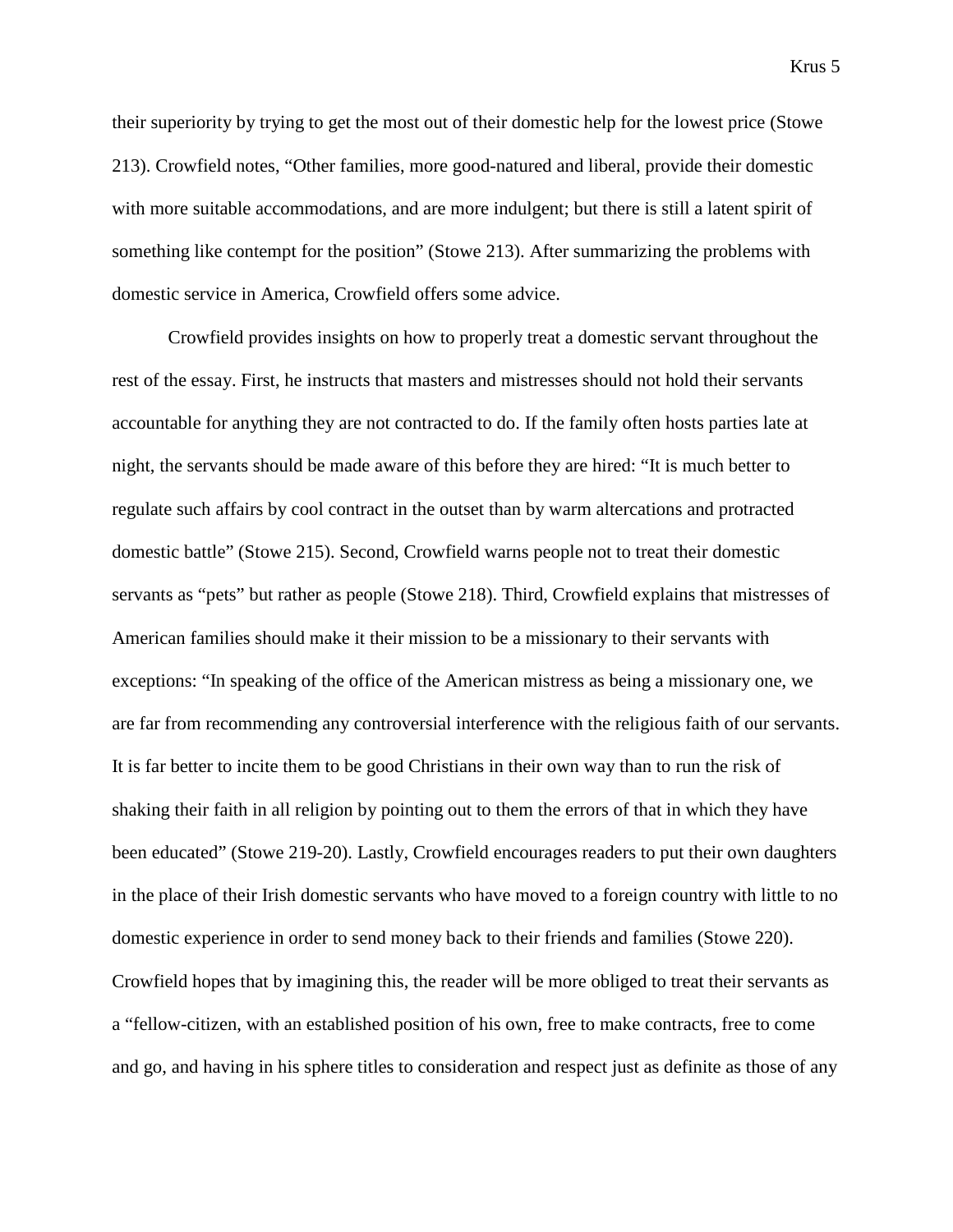trade or profession whatever" (Stowe 221). Through the voice of Crowfield, Stowe provides modern readers with an understanding about how nineteenth-century employers negotiated the inherent tensions in US employer/employee relationships.

As more Americans passed domestic service jobs onto immigrants, racial tension and stereotyping influenced the domestic service conversation. In the 1840's, a surge of Irish immigrants in America made the discussion of domestic servants and Irish immigration inseparable (Byrne 17, Urban 264). Fifty percent of Irish immigrants were women, and eightyseven percent of these women worked in domestic service (Byrne 17). During this time of mass immigration and large amounts of Irish women working as domestic servants, the stereotypical figure of "Biddy" or "Bridget" was put to use by different advertisements and magazines. This figure allowed American mistresses to think of themselves as transforming unruly and inexperienced Irish women into wholesome American women that would be useful in society (Urban 265). The common belief surrounding Irish domestic servants was that they were "slovenly, insolent, relaxed in their attitudes towards alcohol, and Catholic" (Byrne 17). On the other hand, Lauren Byrne writes, "The ability of Irish servants at a time when American women would not do the work helped the suffrage movement, since it freed up middle-class women from housework and gave them time to organize" (Byrne 18). Unfortunately this surge in the suffrage movement depreciated the worth of Irish women.

Stowe's *House and Home Papers* echoes some common themes found in different publications. Magazines encouraged employers to patiently teach their Irish domestic servants different skills because the servants had probably lived an impoverished life in Ireland with simple diets and dirt floors (Urban 263-4). Artists often painted "Biddy" as a masculine caricature that did not know how to do common household chores and often put up a fight with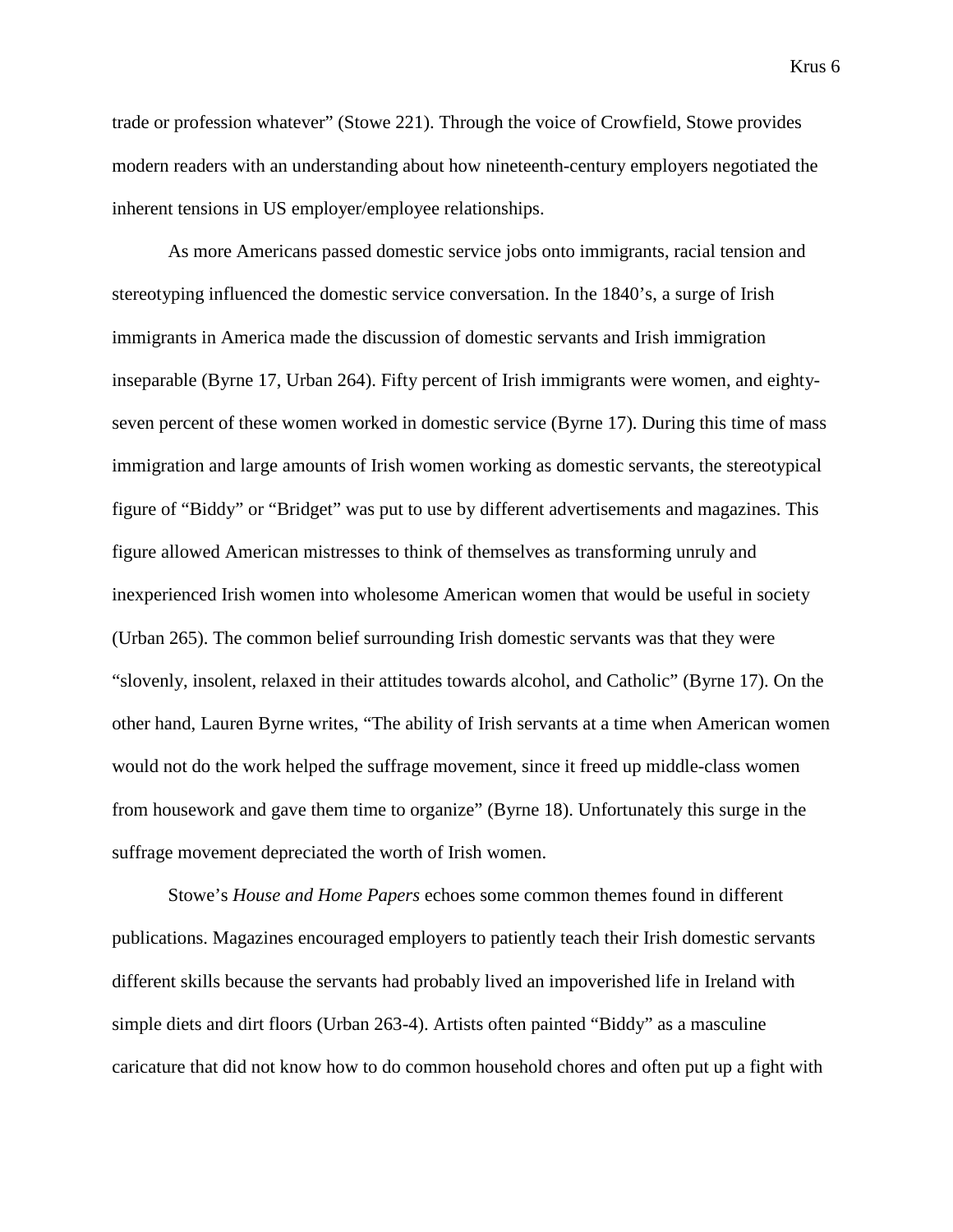her employer (Urban 265). The role of middle-class woman with Irish domestic servants was to control them; they were the "Secretary of the Interior" as one woman wrote in a letter to the editor of the *New York Observer* (Urban 266). Middle-class women defined themselves by their ability to control their domestic servants by teaching them how to keep up their house and transforming their "Biddy" attitudes into American values (Urban 265). Ultimately, the mistresses believed she held the most responsibility, servants, after all, were easily replaceable (Hollinger 63). Hollinger comments, "A mistress who is unable to reproduce others in her own (ideal) image is, in fact, no mistress at all" (63). The widespread belief among the middle-class in nineteenth century America was that the mistress was to keep up the home with the help of immigrant servants while also converting them into good American citizens.

But on a farm in southwest Ohio, Martha McMillan treated her domestic servants and farm help a little differently from Stowe's depiction of US employer/domestic employee relationships. A reading of Martha's 1899 journal provides insight on how the Presbyterian famer's wife dealt with her many employees. Throughout the year, many different faces come and go from the McMillan homestead, and more often than not, the McMillan's treat the servants like family and with kindness. Also, Martha praises them for their hard work and faithfulness. Martha's journal gives a record of the McMillan farm and the McMillan family. By reading any given entry, one would learn the weather, where the family members went, who worked on the farm, what he or she did on the farm, and who came to visit. Martha rarely includes personal thoughts or feelings, and she only records what is most pertinent to the running of the farm and her future family members. Therefore, anything other than day to day events mentioned by Martha must have been important to her.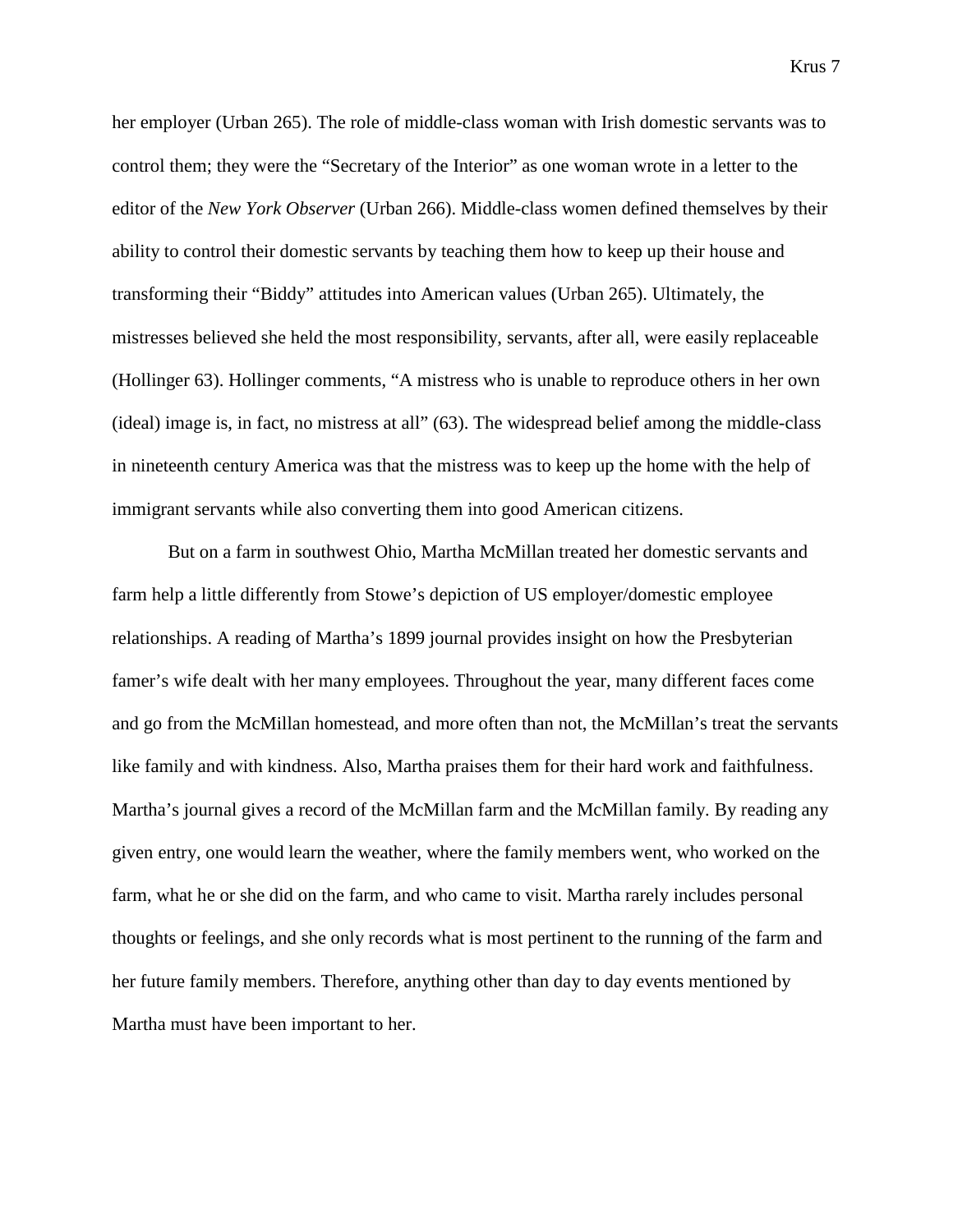In the year 1899, fourteen individuals work in the home and on the farm for a period of time and are named in the journal. All but three of these people leave before the year is up. Uncle Joe, Uncle Dan, and Philip help out on the farm all year. They feed, haul, plant, and mend anything and everything within the course of the year. John Glover, Andrew Bennet, and Mike Farrell work for a few weeks at different points in the year and then leave. The "young Hamilton boy" comes to work for the family on March  $27<sup>th</sup>$ , and the next day, he disappears. Martha never mentions him again. When Daniel Flessner leaves a little over a month after arriving in the summer of 1899, Martha expresses her disappointment: "These partings must come" (June 15, 1899). Robert McFarland and Albert Harris begin working on the farm in 1899 and continue throughout the year. Frank Perkins and Milton Parks leave the farm unexpectedly and return a few days later. In both instances, Martha refers to them as the "prodigal son." When Frank returns, she writes, "He acknowledges his faults…Quite cold this eve—all of us home—that belong here now" (Jan. 31, 1899). Martha felt that Frank belonged in her home and that his rightful place was with their family. J.W. Watt comes to work on the farm shortly after the Hamilton boy disappears, but takes off less than a week later. Martha writes on April 6<sup>th</sup>, "Our good man, Mr. J.W. Watt of Greensburg, Ind. became offended this morning, and he packed his trunk and Jason took him to the train. I can not understand him. Of course we are all disappointed." Though not everyone stays for long, and though they leave for different reasons, Martha becomes attached to the help and is sad to see them go.

Martha does not provide details about many of the names that fill her journal. She does not often record their age or their race, but there are a few exceptions. A painter comes to paint the house from May  $16<sup>th</sup>$  to July  $28<sup>th</sup>$ , Martha gives his real name, W.R. Copse, a few times, but she mostly refers to him as "old Louis the painter" which reveals that, at least to Martha, Louis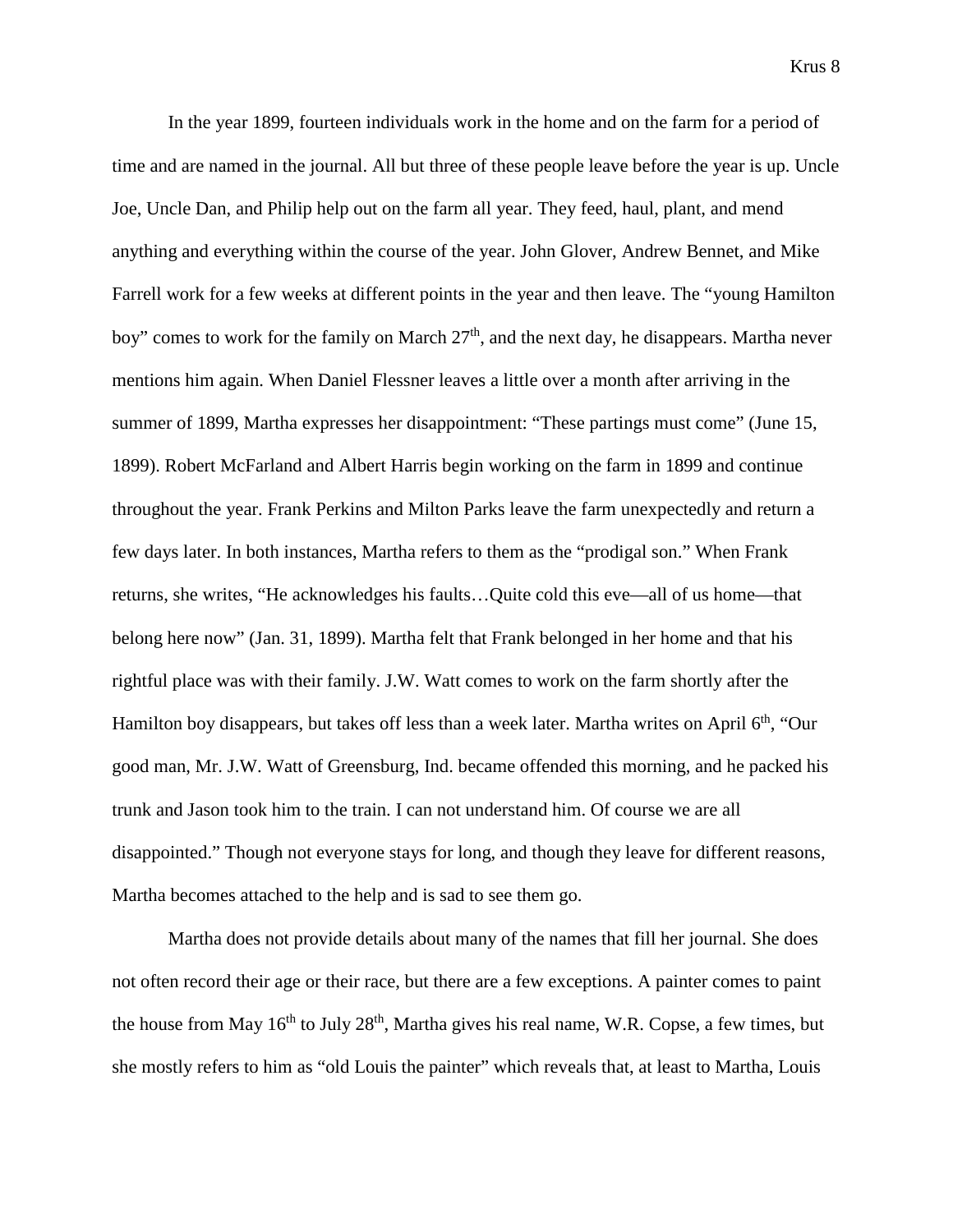was old. A group of men come to check on the meat every once in a while, and Martha calls them the "dutchman butchers." Lastly, Mrs. Webster comes to help in the kitchen while the regular kitchen maid, Mary Peterson, takes a vacation. On August 30<sup>th</sup>, Martha records that Mrs. Webster attended the "colored Assoc. in Xenia." To Martha, the most important thing about her domestic servants and farm help was their presence and not their age or appearance.

Without knowing the names of Martha's children before reading the journal, confusing the help and the family members would be easy. Martha's two sons, Clayton and Jason, often help on the farm in 1899, and their duties are listed with the helps' duties. The way Martha records things in her journal makes it difficult to distinguish who is a son or daughter and who is an employee. Also, the helps' whereabouts and lives are recorded in the journal almost as much as the McMillan family's. But the relationship between Martha and the help never becomes paternalistic in the same way slavery did. In order to justify slavery, some slaveholders bragged about how their slaves were a part of their family (Oakes 558). Though, more often than not, the actual relationship between the slave and the master was abusive and far from friendly (Oakes 589). In Martha's case, she could easily claim that the help was family to her. Martha often records how her children ride and back and forth into town with Uncle Dan, Uncle Joe, Philip, or Albert. The employees often attended church and Sabbath School with Martha and her family as well. Also, the children help the employees with their work. For example, in May, Jason helps Louis paint the interior of the house. Additionally, the employees often stay for dinner. On June  $6<sup>th</sup>$ , the plasterers stay and eat at the McMillan home. When the McMillans employ someone to work in their house or on their farm, they become invested in their life and welcome them into their home.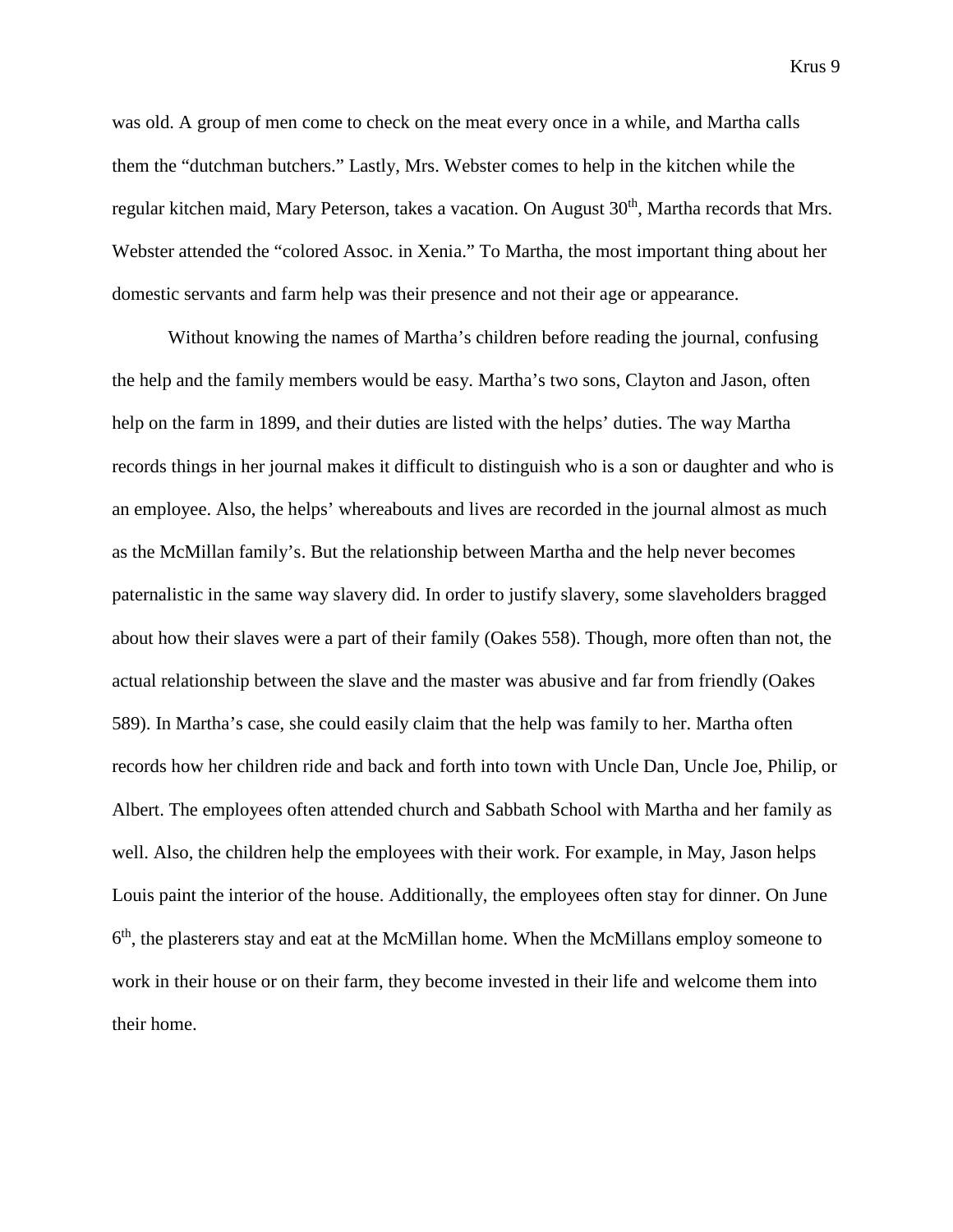Next, Martha treats her employees fairly. She gives them time off, is flexible with their needs, and assists them in hard times. In February, Uncle Joe becomes sick, and Martha lets him stay at the house in front of the fire until he is better. On the Fourth of July, Albert and Philip have the day off to celebrate with their families. When J.W. Watt and John Glover first arrive at the McMillan home, they stay the night. In May, Daniel Flessner has to go home to Dayton to take care of some paperwork, and Mr. McMillan takes him there. Two days later, Daniel returns and Martha writes, "We gave him a glad welcome" (May 25, 1899). Lastly, Philip and his wife, Fran, have a baby, and the baby dies in October. Martha goes to their home and washes and dresses their deceased baby. Then a few days later, Martha visits their home and meets Philip's mother. Martha performs an intimate task in taking care of their baby. Her actions speak volumes about how she respects her employees.

Finally, Martha praises the domestic help and the farm help for their work. When Mary Peterson returns in January after spending the holidays with her family, Martha writes, "Mrs. Mary E.P. began work this morning. She has put in a full day and our home is the better of her being here—in appearance" (January 17, 1899). She calls J.W. Watt "worthy," Daniel "easy," and on Mrs. Webster's last day she writes, "How kind she has been—I will not forget her" (September 2, 1899). Martha recognizes when her employees do their jobs well, and she records it in the family journal.

Martha does not treat her domestic help and farm help with the same assertiveness and racial aggressiveness that the magazines of her time reflected. She sets herself apart from typical nineteenth-century attitudes about domestic help through her journal and shows her employees respect. She does not record training them or transforming them into good citizens. Instead, she welcomes them into her home and makes them a part of her family. Martha's journal proves that